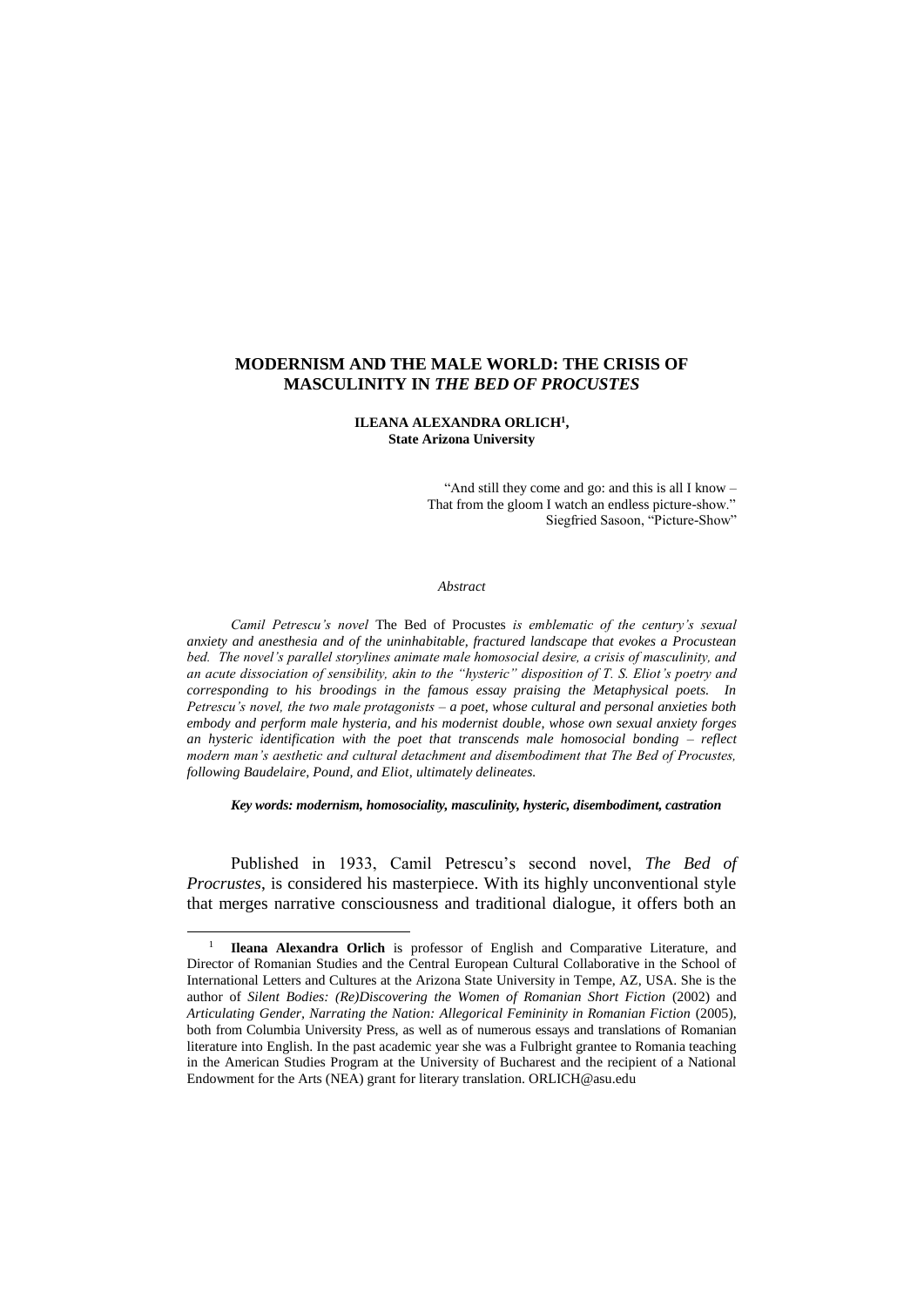extension of the Proustian novelistic technique and a new modernist fiction in the Romanian literature of the interwar period<sup>2</sup>

From the start, the author-narrator recommends himself as a simple go-between whose role is to put the readers in direct contact with the novel's characters – two pairs of lovers who narrate their lives either directly or through their disembodied voices echoed in their journals or private correspondences. Thus, although the journal and letter writing are a logical extension of the nineteenth-century novel's implicit promise of intimacy, as representations of consciousness they operate in *The Bed of Procrustes* beyond traditional novelistic depiction by simulating a perfect knowledge of other minds without recourse to speech and by simultaneously appropriating and abandoning the distinction between narrative and dialogue, interiority and exteriority.

The novel's first three chapters contain the letters of a strange Mrs. T. to the nameless narrator, who had previously suggested to her that she should write down her interesting life. The bulk of the book includes the diary of young Fred Vasilescu, a dashing man-about-town, pilot, and wealthy heir to one of the country's greatest fortunes. The narrator encouraged him, too, to put in writing his various exploits as a trendsetter on the party circuit of an elegant 1930s Bucharest and his secret, consuming love for Mrs. T. The novel concludes with "Epilogue I," recounted by Fred Vasilescu, and "Epilogue II," written by the author-narrator, who gives a final account of Fred's death.

Beyond detailing his two-year relationship with Mrs. T. and the subsequent two years, when he continued to love her mostly from a selfimposed distance in spite – or maybe because – of her great love for him, Fred's diary also focuses on a particular afternoon spent in the bedroom of a quasi-prostitute and sometime actress named Emilia Răchitaru. It is here that Fred sees the letters she received from George Demetru Ladima, a journalist and poet friend of Fred, who had committed suicide four months prior to the time when Fred visits Emilia. Feigning indifference for the letters in order to deceive the unsuspecting Emilia, who thinks that she is entertaining her late afternoon lover, Fred is shocked to discover upon reading them Ladima's love for this vulgar and crude woman.

<sup>2</sup> Space will not allow me to enumerate the great number of short, disparate articles from literary journals and newspapers that mention Camil Petrescu's indebtedness to Proust. As a synthesis of such views, mention needs to be made however of the respected critic Paul Georgescu's lengthy analysis in two essays, "Frumuseţea adevărului" (The Beauty of Truth) and "Clasicismul creator" (Creative Classicism), both included in his critical volume Printre cărţi (Among books). (Bucureşti: Editura Eminescu, 1973), 86-92, 93-99. After discussing the numerous similarities between the two novelists, Georgescu's commentary emphasizes the different scope of Petrescu's novel, which, unlike the Proustian narratives, dramatizes first and foremost a panoramic view of the Romanian society between the two wars.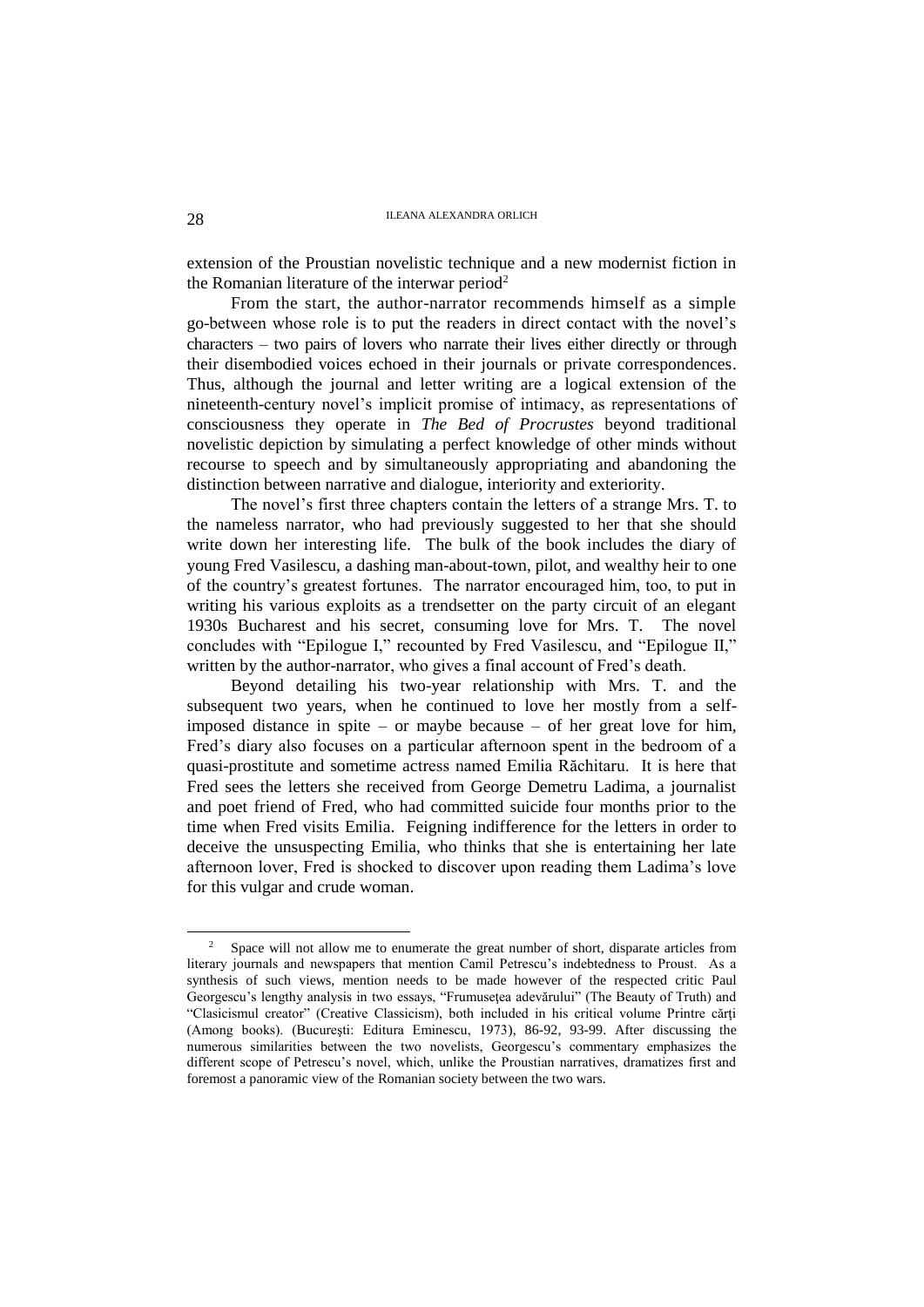Fred's reading of Ladima's letters allows for side commentaries and insertion of stories that, while occasionally connected to Fred's own life and interactions with Mrs. T., expand primarily on the dead poet's thoughts, feelings, and epistolary accounts of his professional hardships and unwillingness to compromise his journalistic and social idealism in order to adapt to bourgeois (Procustean) conformity and political compromise. The well-synchronized episodes, which merge Ladima's stories told in his letters to Emilia with events Fred remembers and recounts while reading Ladima's letters in Emilia's bedroom, offer an ingeniously constructed narrative.

In modernist fashion, it enacts the parallel actions of the two couples, Fred/Mrs. T. and Ladima/Emilia, and counterpoises them within the shifting terms of compulsory heterosexuality. As *The Bed of Procrustes* makes clear, in the twentieth-century Romanian society women had ultimate importance in the schema of man's gender construction, representing an absolute not only of exchange value, but also of being the ultimate victims of the painful contradictions in the gender system that regulates men and the male world.

In the novel's world, the two women appear to stand poised waiting for the men to separate themselves outside the feminine sphere and outside the women's lot. An especially incisive commentator, Fred appears as the socially empowered voice of a higher patriarchal utterance – so very high that it gives him throughout the narrative concrete and potent leverage over mere women. More importantly, his patriarchy is not just a monolithic mechanism for subordinating the female to the male; it is a web of valences and significations that commands women's surrender while asserting the intense and potent male patriarchal bonds and relations that regard women as a subaltern gender. Thus, in the novel's male-centered society, Fred's conception of women's role is integrated within the limits of homosociality, a term Eve Kosofsky Sedgwick designates as "the social bond between persons of the same sex; […] a neologism, obviously formed by analogy with 'homosexual,' and just as obviously meant to be distinguished from 'homosexual' […] applied to such activities as 'male bonding.'"<sup>3</sup>

Filtered through Fred's eyes, Emilia and Mrs. T. are antagonistic types in relation both to their own sexuality and to male homosocial desire (or man's yearning for male bonding). Conducting his analysis of women as a form of male empowerment that concomitantly uncovers most assiduously the bond between the male protagonists, Fred considers Emilia, for instance, "like a tool that conducts electricity badly or gives you the impression of a discharged battery, because it was initially damaged"; with similar condescendence, he

<sup>3</sup> *Between Men: English Literature and Male Homosocial Desire*, New York: Columbia University Press, 1985, p.1.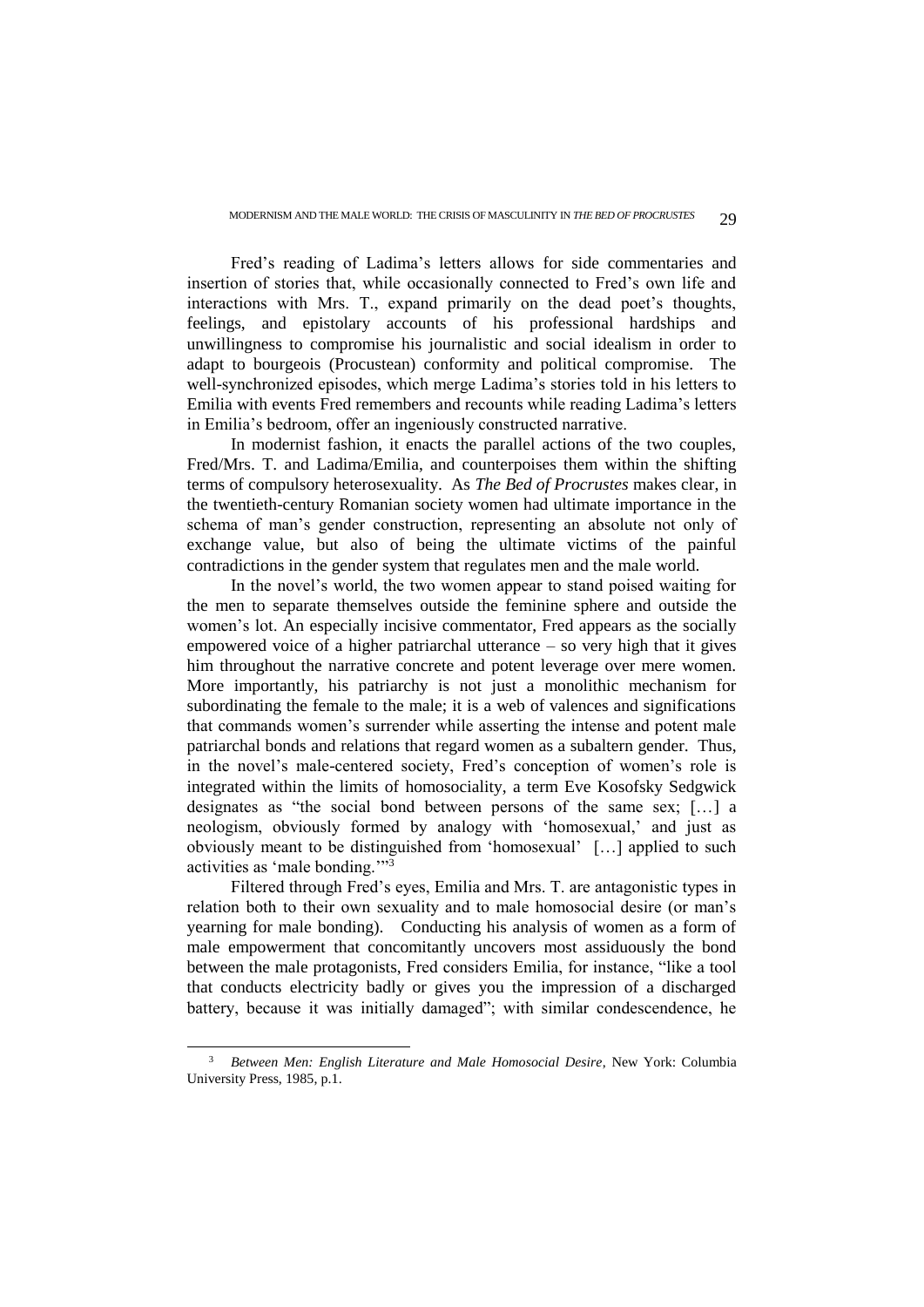finds "Mrs. T. seems full of life, which makes her excessively sexual, even in the gestures that are inertial in other women (like laying a napkin on a small table when writing a letter; watching the tram leave)"  $[245]^4$ . In the obligatory conservation of gendered roles and of male ascendancy, Fred's views gravitate in both instances around the woman's sexuality, which is meaningful in the novel chiefly within the context of woman representing symbolic goods between men. In those terms, vulgar femininity on display belongs to Emilia, the would-be actress and occasional prostitute, and reticent femininity is associated with Mrs. T. If the coarse and vulgar Emilia sells her body and has no goals beyond wishing to be distributed in a good role on stage, Mrs. T. is a model of beauty and refinement. Devoting her time to the shop where she works as a high-end interior designer, Mrs. T. feels liberated from patriarchal control and indulges in the thought that her job is the source of her self-reliance and power. "This job," she tells Fred, "is my self-reliance, the money I earn gives me the right to be myself, to buy nice books and things, not to be offended by the landlord and be kept safe from indecent proposals" (185). But such self-empowering thoughts cannot enhance the status of women like Mrs. T. within a prohibitive continuum structure of men-promoting-men. In the novel's male-dominated world, the schema of female sexuality, whether it be that of the virtuous or the whore, requires the banishment of the woman, in an affair between men in which the woman's role is intensely moralized and her treatment condescending at best.

In contrast with the two women, Fred and Ladima appear closely tied beyond the categorization of "patriarchy" as mechanisms of the enduring inequality of power between women and men. To the narrative schism within femininity itself that Emilia and Mrs. T. represent, Fred and Ladima appear as malleable and transitive bodies and sensibilities, mutating into both passive and active roles and an elaborate doubling and reversal of identities. Even though Fred has known Ladima only for the four years prior to the narrative present, their encounters during that period touch on the salient points of their entire lives. Further, no matter how different Ladima's reclusive spirit may appear next to Fred's mundane pursuits, such differences are predicated on fundamental similarities. For even though Fred is highly social, a loyal friend and ardent conversationalist who commands devoted friendships, those who know him well recognize his essential solitariness because of "some loyalty and delicacy, a sort of sincerity of life (56)" that also define Ladima's character.

In reading Ladima's letters while simultaneously listening to Emilia's stories, Fred discovers that he shares with the dead poet a symmetrical

<sup>4</sup> All citations are from *The Bed of Procustes*, trans. Ileana Alexandra Orlich, (Bucharest: Editura Fundația Camil Petrescu, 2008). [Since the Romanian version of "Procrustes" is "Procust" I decided to leave the form Procustes in my translation.]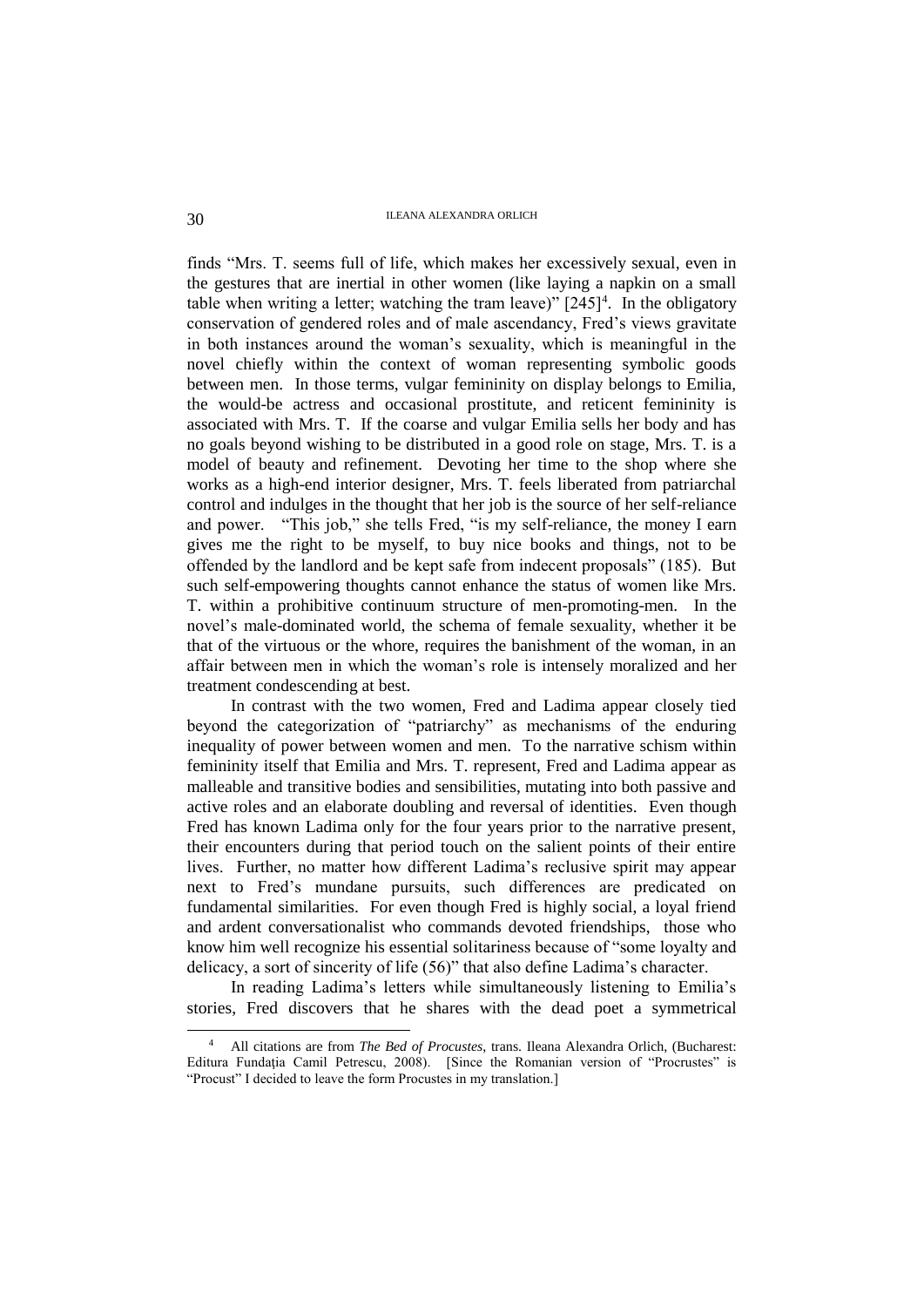articulation of man's dependence on patriarchal heterosexuality as a sensitive register for making intelligible the play of desire and self-identification by which men negotiate their social and gender identity – an aspect Fred addresses unequivocally when he states that "for about two years now I've been feeling the need to always be seen with one woman or another" (79).

Concerning such issues, Emilia's interventions, which are inserted between the readings to provide additional information or clarify the content of Ladima's letters, serve two important purposes. First, they make warranted and explicit Ladima's jealousy and his threatened masculinity caused by his accurate perceptions of her numerous betrayals. Second, through Fred's perceptions of an alarming scarcity of love that Emilia can offer, they reveal indirectly both the mechanisms by which gender inequality is structured and the leap from the relation of heterosexual to male homosocial bonds. Specifically, since Emilia's sexual manipulations are her primary strategy for economic survival, Fred insinuates with apparently timeless authority the process by which, in the schema of female sexuality, woman and whore beget each other, taking their shape from the social dictates of gender difference. Further, since Fred visits Emilia to satisfy his natural quota of sexual discharge, sexuality is a highly charged signifier for differentials of power in which women, split between the virginal and the whorish, submit to men within the context of circulation and exchange, prompting them to seek bonds of higher order and substance with other men.

With Fred enacting his double part as an investigative observer of the relationship between Ladima and Emilia and of his own relationship with Mrs. T., the couples' parallel stories draw on the complementary figures of the four lovers while building up a combination of tension and mystery, a "superior detective emotion"<sup>5</sup> haunting the lovers' lives and deaths. Ladima commits suicide after learning the truth about Emilia and her sexual dalliances, and, after rejecting all pleas of being reunited with Mrs. T., Fred dies in a plane crash that has all the indications of a possible suicide.

For many years, I took Camil Petrescu at face value. As my analysis demonstrates, I have done straightforward readings of his characters and concentrated almost exclusively on homosociality without picking up on the warnings about missing the obvious with which *The Bed of Procrustes* is shot through in the case of the two male protagonists: Ladima fantastically unable to see that Emilia is a paid escort to wealthy and socially influential men and Fred incredibly unwilling to allow for the comfort of Mrs. T.'s love for him. Since translating this novel, I have come to think that there is room in *The Bed of* 

<sup>5</sup> George Călinescu, *Istoria Literaturii române* (*History of Romanian Literature*), trans. Leon Leviţchi, Milan: Unesco Nagard Publishers, 1988, p. 627.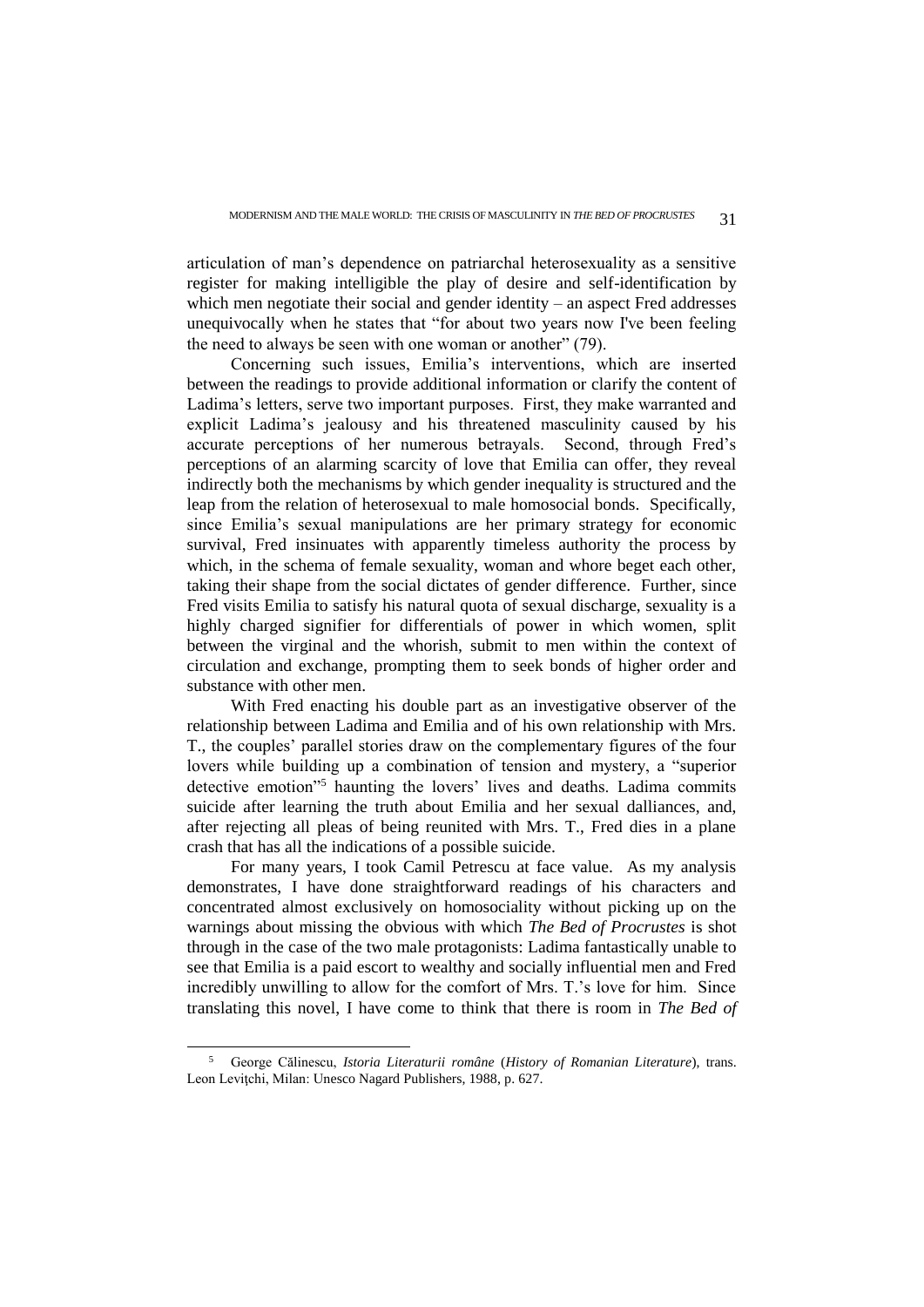*Procrustes* for discussing not only the dictates of the male protagonists' homosocial bond, but also their ultimate inability or refusal to connect with women as a demonstration of a modernist crisis of masculinity – a crisis both willed and tragic.

Further, if it is true in this novel that both female characters, Emilia and Mrs. T., exist in some meaningful relation to the role of 'lady,' their signifying relation with the two male characters grows more tortuous, adding another Procustean dimension to the men's stories.

Since Mrs. T. is a woman as she is a lady, and since Emilia is a woman not in relation to her own desired role of 'lady,' but only negatively, in a compensatory relation to Mrs. T., what is clear is the centrality of sexuality in the novel and of sex as an especially charged intersection for the exchange of meanings between sexes.

From such a perspective, and keeping in mind even a summary account of the novel's plot, *The Bed of Procrustes* strikingly echoes the efforts of modernists like Ezra Pound and T. S. Eliot to solidify the male's intellectual and sexual anxiety over the "fermenting chaos" or the unruly corporeal, often coded as the feminine. Pound explicitly formulates creativity as "the phallus or spermatozoid charging head-on the female chaos,"<sup>6</sup> while Eliot, somewhat less overtly, complains that Hamlet lacks an "objective correlative" and suffers from "the stuff that the writer could not drag to light." 7 In discussing both Ladima and Fred in their relations to Emilia and Mrs. T., this "stuff" is linked, as I propose to show, to an anxiety and crisis of masculinity (or male hysteria) that found their way in *The Bed of Procrustes* after being drawn from the two favorite sons of literary high modernism, Pound and Eliot, with whom Camil Petrescu was well acquainted from his engagement with the world of theatre and the literati<sup>8</sup>.

Grafted into the narrative much like Eliot's catalogued typology of women in *The Waste Land<sup>9</sup>*, the two women, Emilia and Mrs. T., stand for bad and good, respectively, womanhood. The choice of sexuality as a thematic

<sup>6</sup> Remy de Gourmont, *Natural Philosophy of Love*, trans. with a postscript by Ezra Pound, New York: privately printed for Rarity Press, 1931,p.169.

<sup>7</sup> T. S. Eliot, "Hamlet and His Problems," in *The Sacred Wood and Major Early Essays*, New York: Dover Publications, Inc., 1998, p. 58.

<sup>8</sup> As Director of the National Theatre in Bucharest, Camil Petrescu was very engaged in the cultural scene, which was heavily influenced by Western art and literature. In 1947, he became a member of the Romanian Academy, a status that acknowledged at the highest level his involvement in Romania's cultural dialogue with the West.

<sup>&</sup>lt;sup>9</sup> Eliot's portraits of women, which suffered great changes after Ezra Pound's cuts in Eliot's manuscripts, include such "types" as the "plain simple bitch" and the "strolling slattern in a tawdry gown." For a detailed list, see T. S. Eliot, *The Waste Land: A Facsimile and Transcript of the Original Drafts*, ed. Valerie Eliot, London: Faber and Faber, 1971, p. 27.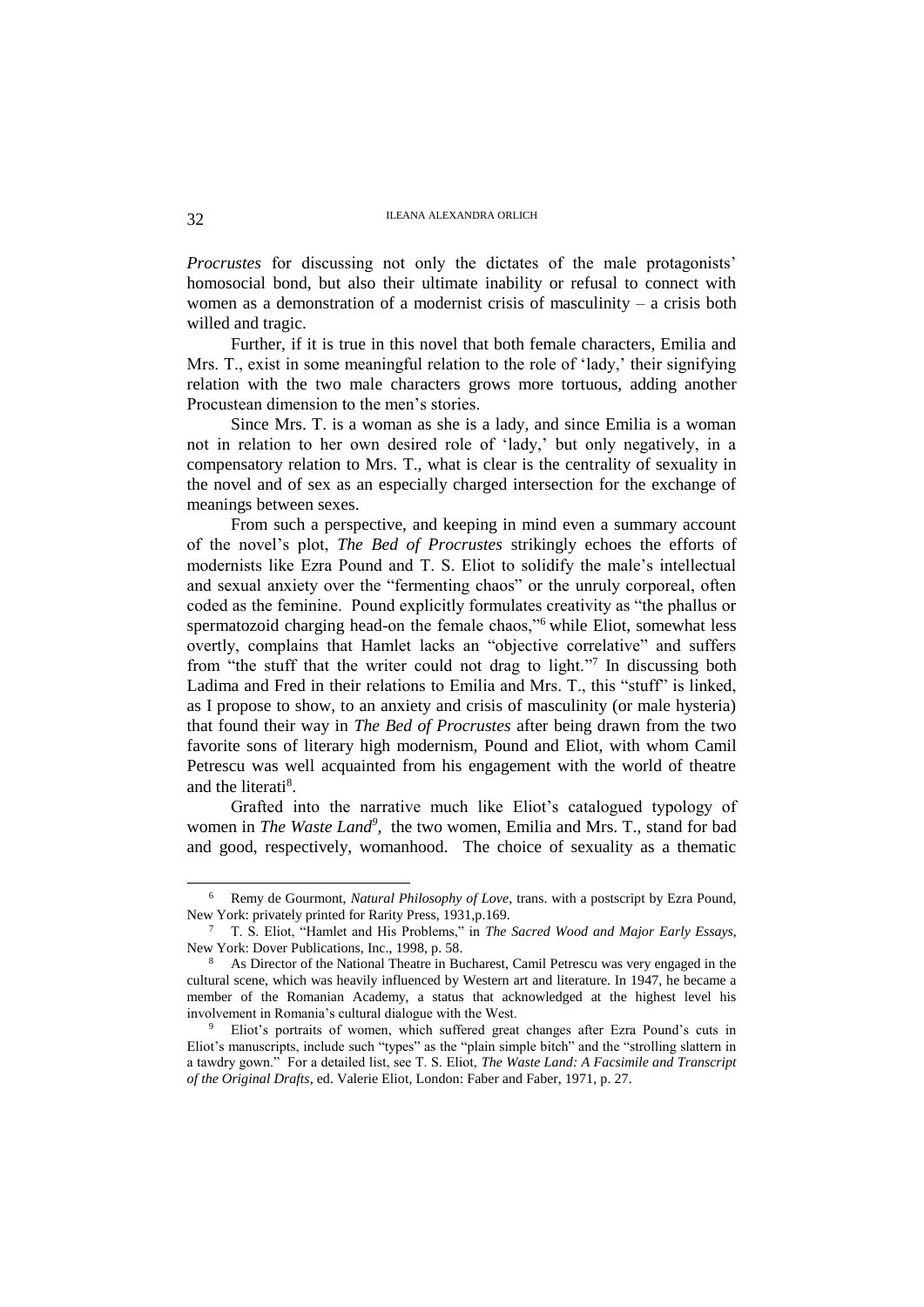emphasis for my discussion brings into salient focus at this point the degraded sex scene between Fred and Emilia, on which most of the narrative is centered. Carried out in Emilia's bedroom, this scene, which also functions as the novel's primary setting, is highly reminiscent of the carbuncular clerk and the typist's sordid encounter in the "violet hour" of *The Waste Land*. For although different in form from the poem, *The Bed of Procrustes* dramatizes, as the poem does, the protagonists' experiences of sexual repression projected against an urban, decayed background and complicated by the pairing of unlikely lovers whose stories, feelings, and confessions trigger dislocated desire and sexual anxiety.

The evolution of male hysteria into a pronounced and even commonplace condition coincided with an array of historical and cultural shifts, of which the most well-documented event in undoing social, gender, and sexual categories was the mass destruction of the First World War. Adding to the symptoms of "shell-shock" and of the "war neurotic" Freud articulates in *Beyond the Pleasure Principle*, Sandra Gilbert and Susan Gubar write that "the unmanning terrors of combat lead not just to a generalized sexual anxiety but also to an anger directed specifically against the female."<sup>10</sup> Beyond the mass destruction reverberating with a dissentegration or dissociation of body and soul, women appear as emblems of sexuality gone awry. Either as violated ingénues or neurasthenic vamps, women are demonized through mid-century modernism for their newly acquired liberties and targeted for the modern male's wounding, or even castration.

Like Eliot and Pound, who did not participate directly in war, Camil Petrescu was highly conscious of the male body's fragility and its potential resemblance to the female hysteric, replicated outside the trenches as the less easily definable traumas of social angst. His first novel, *Last Night of Love, First Night of War* (1930), dealt primarily with the specter of sexual anxiety, the trauma men exhibit after serving in battle, and their overtly feminine response to shock translated into a crisis of masculinity. Petrescu's second novel, *The Bed of Procrustes*, develops its characters' threatened masculinity by complicating their social and cultural circumstances and affective engagements and by delving further into the mechanisms and paradigms of masculinity in crisis.

Maximizing the veneer of respectability she possesses, Emilia secures Ladima's love by calculatingly lying about her scandalous and publicly-known sexual encounters. Located primarily at the crossroads of Emilia's observations and Fred's readings of Ladima's own letters to Emilia, Ladima's character and sensibility are framed in Fred's consummate narrative. Its calculated

<sup>10</sup> Sandra M. Gilbert and Susan Gubar, *No Man's Land: The Place of the Woman Writer in the Twentieth Century*, vol. 2., New Haven: Yale University Press, 1989, p. 260.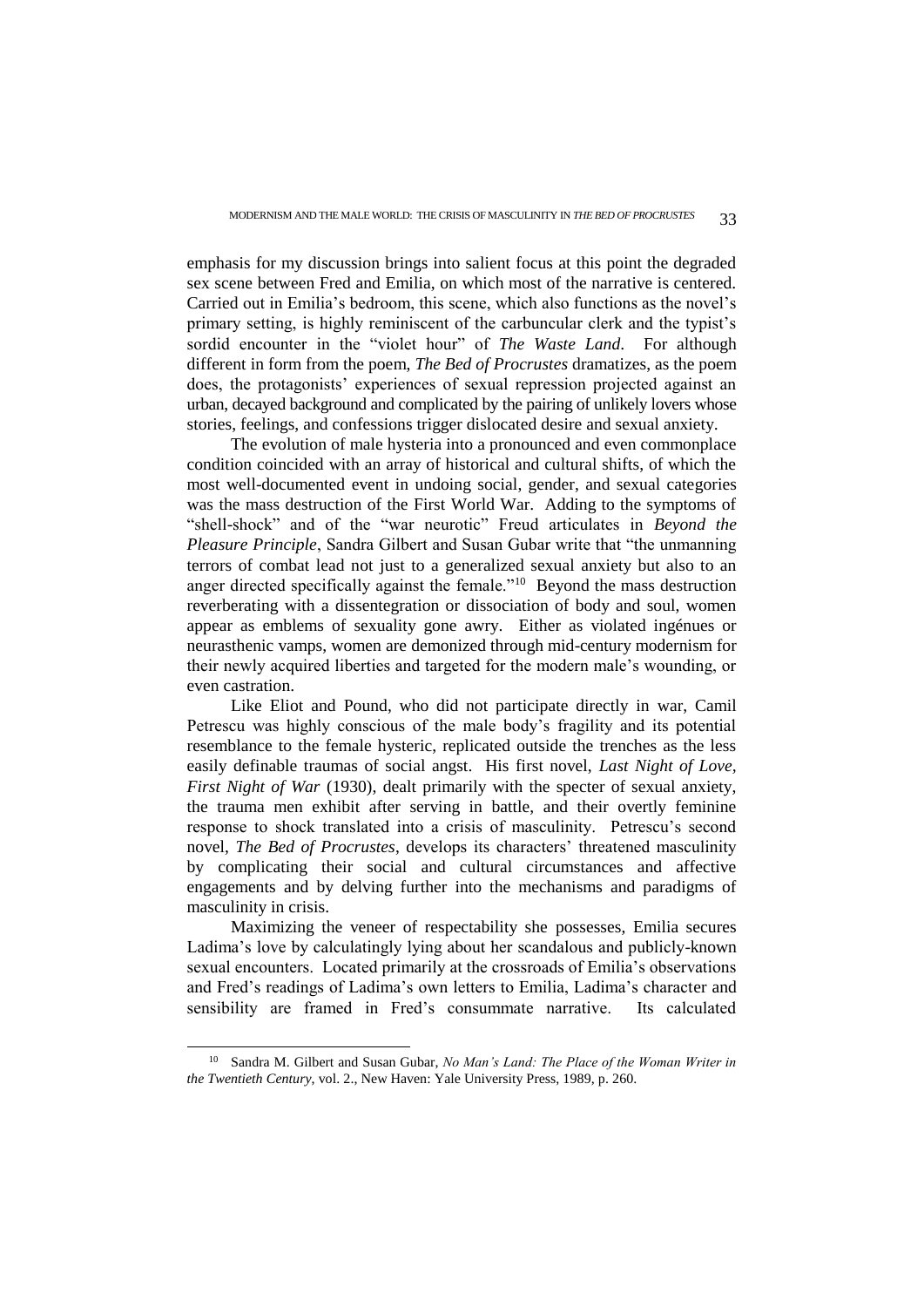cleverness stirs deep compassion for the betrayed and tormented Ladima and contempt for the promiscuous Emilia. Looking in one of Emilia's drawers at a photograph attached to a pile of letters tied with ribbon, Fred talks about Ladima's tall and thin looks, with round eyes and large, deep sockets… with a sergeant-major's moustache and a hairdresser's parting, with his black alpaca jacket and white shirt, the collar always too wide, starched, with big round cuffs, like rain pipes, pinned with pink cufflinks onto the shirt, while the other cufflinks were small sticks, of course in gold – who knows what souvenir… He would have had a beautiful head, if he hadn't been so old-fashioned… I don't think he was more than 35-40 years old. (90)

Ladima's unhappiness is in the first place about Emilia's depravity, i.e., her numerous erotic encounters that divide her ever more from Ladima's purity and devotion. His most piercing emotion seems attached to jealousy and to the subsequent suppression or concealment of sexual desire bound to turn Ladima into a disabled man, split between erotic servitude to Emilia and an incorruptible political and artistic engagement that makes him feared by the establishment (the corrupt political scene of Nae Gheorghidiu and his friend, the wealthy Tănase Vasilescu, Fred's father) and highly respected as a gifted poet and director of the prestigious journal *Veacul* (*The Century*).

Ladima's naiveté regarding Emilia reveals a pattern of refusals, suspending rather than negating the possibility of being duped and producing an unlimited – because undefined – psychological potential, which is far from ascetic, prudish, or transparent. Although he is not, as the literary critics of Communist Romania considered him, the exploited artist destroyed by the pressures of capitalism and material deprivation<sup>11</sup>, Ladima exemplifies a passing away of a certain type of artistic sensibility. His penchant for chivalric posturing (he risks his life to defend Mrs. T. from an insanely jealous Fred), lengthy and passionate letters, and lyrical expression, which once connected an individual with tradition, seem to be facing the endless vertigo of modernity, while his journal writing (an alien usurper of storytelling) is an indication of his sustained effort to cope with the abbreviated nature of modern life. But this gradual atrophy of narrative and lyric form required in an age cut short by the shift to information can only partially justify Ladima's isolation and lack of

<sup>&</sup>lt;sup>11</sup> Once again, space will not allow me to mention the numerous names of critics who regarded Ladima as a victim of capitalism, a latter-day Bartleby of the journalistic world. Chief among such views is Sorin Arghir's commentary in his "Preface" to the Year Edition of Patul lui Procust, (Bucureşti: Editura de Stat pentru Literatură şi Artă, 1957) Arghir writes: "Prin Ladima, Camil Petrescu înfăţişează, de fapt, tipul proletarului intellectual, prezintă condiţia de viaţă a acestuia în societatea burgheză." (Through Ladima's character, Camil Petrescu portrays, in fact, the intellectual, proletarian type, presents his [the intellectual's] living conditions in a bourgeois society.) (my translation)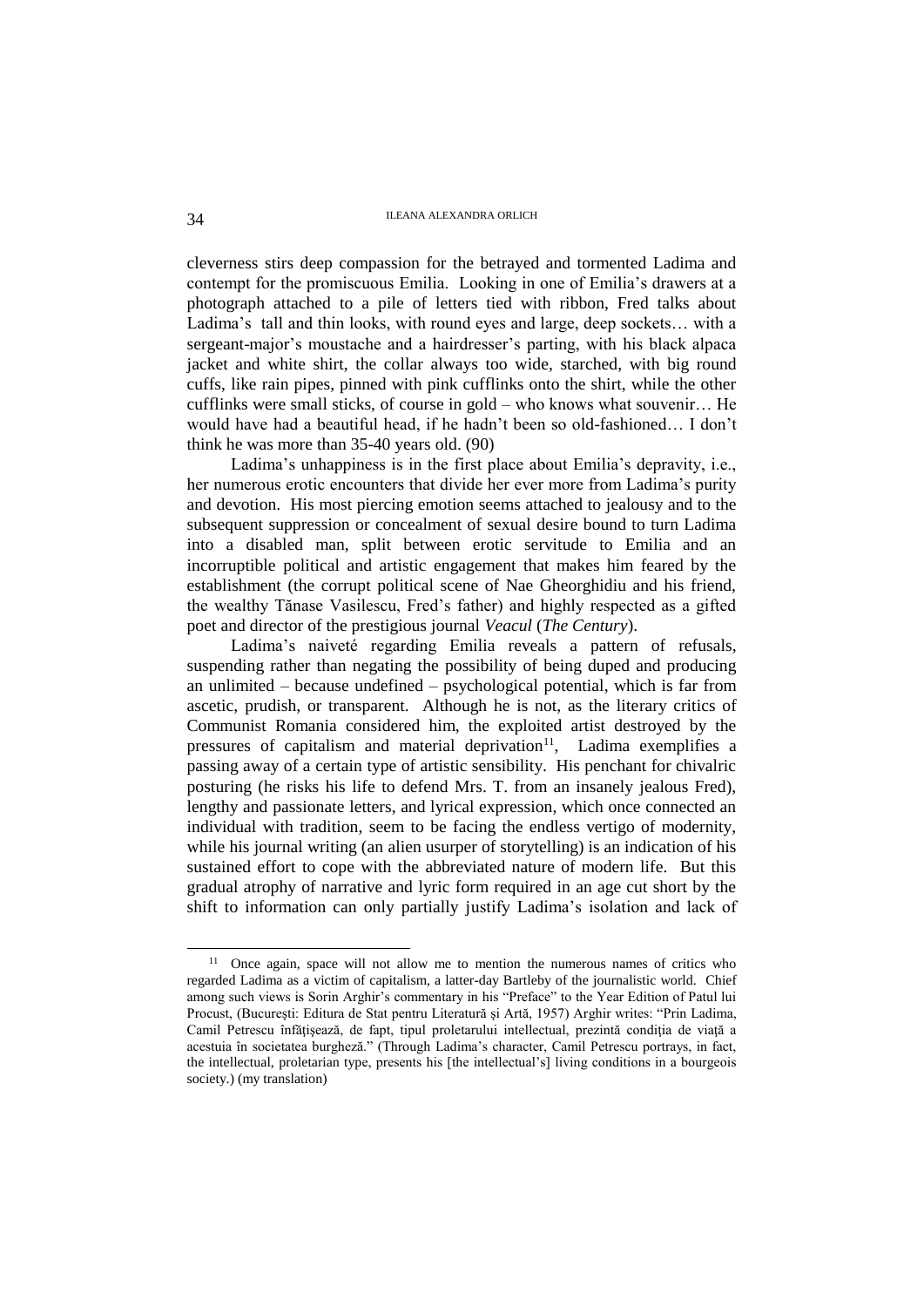connection to his social circumstances, especially since he continues to be highly regarded as a poet and feared as a journalist with a poisonous pen.

The profound significance of Ladima's inwardness and of his involvement with Emilia is best captured in Rimbaud's verse that Ladima himself, painfully aware of his condition, writes to Emilia in one of his last letters: "Des serpents géants dévorés par des punaises" (274)<sup>12</sup>As each of Ladima's letters addressed to Emilia that Fred reads is almost always followed by Emilia's vulgar commentary, Ladima's disembodied voice reverberates as that of the ideal poet constructed in Eliot's theory of "dissociation of sensibility" and of a spectral Fisher-King whose sexual anxieties are coincident with Ladima's personal experiences of sexual repression. Focused on journalistic writing and his own poetry, Ladima has only once been involved sexually with Emilia and stubbornly saves their intimacy for a muffled and distant future of married bliss. Further, Ladima's sudden and impervious infatuation with Emilia on the one hand, and his social prominence on the other, reveal Ladima's double personality – a split pointing to the "hysteric" relationship between mind and body that represents a dominant version of the crisis of masculinity in modernism.

According to Eliot, a "dissociation" or split between intellect and emotion, a "disparity between idea and image," reflects a "progressive deterioration of poetry since the thirteenth century."<sup>13</sup> In his essay on Milton, Eliot broods: "In the seventeenth century a dissociation of sensibility set in, from which we have never recovered."<sup>14</sup> Such literary dissociation, which according to Eliot energizes innovation of the modern lyric, explains Ladima's superior creativity, which even his detractors are forced to acknowledge. A prolific and talented poet, Ladima is the very embodiment of what Eliot hails when he proclaims the dissociated subject as the ideal poet: "the more perfect the artist, the more completely separate in him will be the man who suffers and the mind which creates."<sup>15</sup> Inserted in the letters to Emilia, Ladima's verses provide an imaginary space where he articulates his brooding and anxieties over personal experiences. Hinging not upon his erotic desire for Emilia but upon the impossibility of his sexual self-identification through her, Ladima is an off-screen spectator who sees but refuses to accept Emilia's promiscuity while seeking refuge in his regenerative verse. Detaching physical engagement from his consciousness, Ladima forges a hysterical identification with Emilia

<sup>&</sup>lt;sup>12</sup> Huge snakes devoured by bed bugs.

<sup>13</sup> T.S.Eliot, "Lecture I: Toward a Definition of Metaphysical Poetry," *The Varieties of Metaphysical Poetry*, ed. Ronald Schuchard, New York: Harcourt Brace and Company, 1993, p. 227.

<sup>14</sup> T.S.Eliot, "Milton II." Selected Prose of T. S. Eliot, ed. Frank Kermode, New York: Harcourt Trade, 1975, p. 266.

<sup>15</sup> T.S. Eliot, "Tradition and Individual Talent,", *The Sacred Wood,* p.31.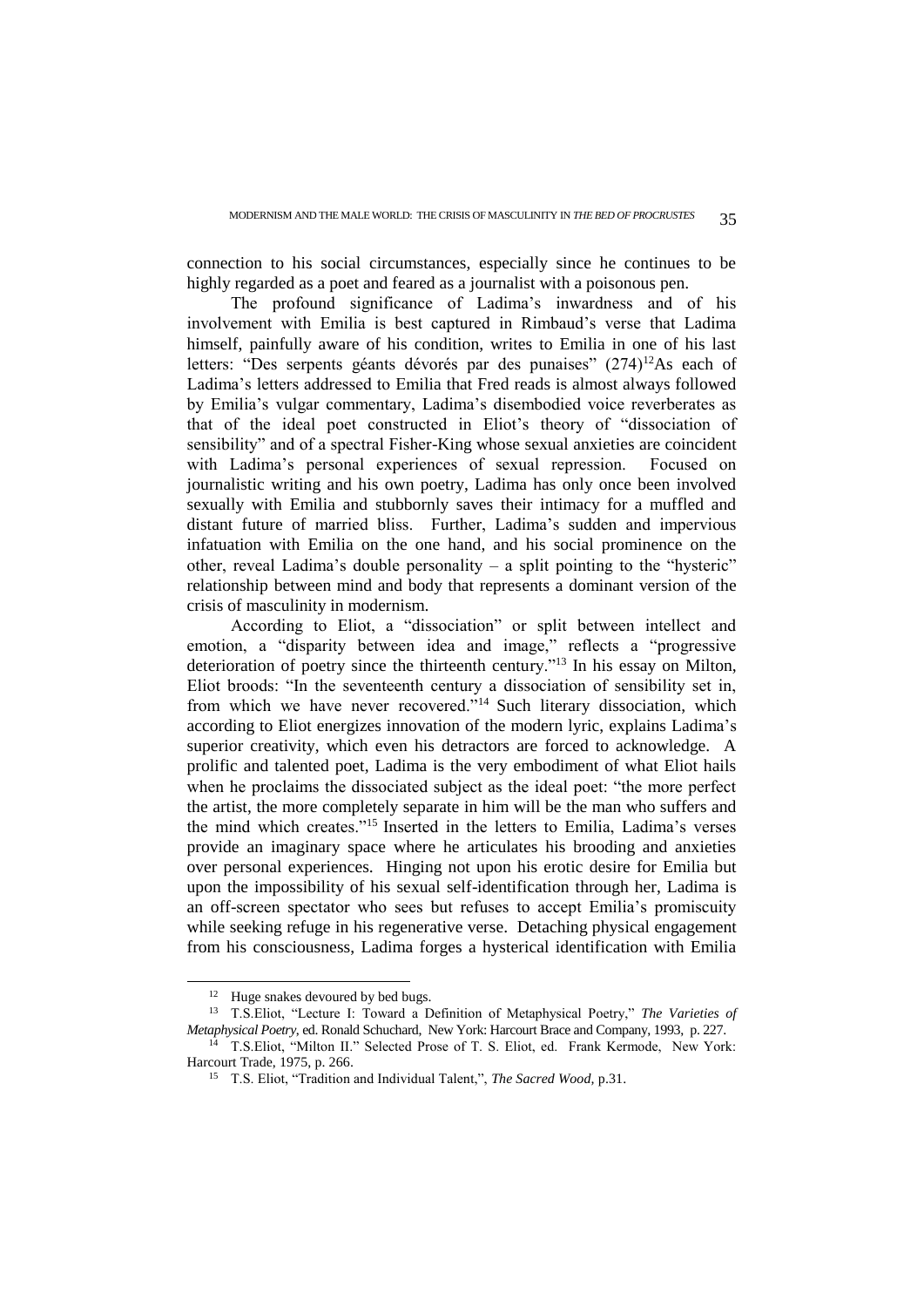through a systematic corporeal self-mutilation and passive participation in his own sexual fantasy involving Emilia and their relationship of love.

At the opposite end of the spectrum from Emilia's vulgarity and cheap sexuality, Mrs. T. is the epitome of elegance and grace. Her strong sexual desire and erotic encounters with Fred speak of a woman trapped in the cage of her own passion. But her satisfaction of being understood is tainted because Fred, the man she desperately loves, does not wish to stoop to self-exposure. There is, in Fred's reticence and even in Mrs. T.'s behavior, a certain vacillation between two lovers' communication with each other and an entrenched cynicism about the dishonesty of social signification. They always meet in remote locations in the country to secure and protect the secrecy of their relationship from Bucharest's high society, in which both of them are highly visible personages. Swinging between a Romantic belief in psychological interiority and a Realist attention to the social significance of a couple, the relationship between Fred and Mrs. T evinces the characters' conflicted psychological selves that wish to be utterly transparent and yet resent the suggestion that their secrets are legible.

As Mrs. T. cannot ultimately fulfill her lover's fantasy of silent communication and his attempt to reconcile the surface/depth dimension of his life, Fred appears broken and amputated emotionally like someone who both dissects and mutilates his own flesh. His feelings toward Mrs. T. reveal an acute discomfort with her body and a particular resistance to female corporeality that hinge upon his identification with hysteria. More often than not, Fred's reflections on Mrs. T., and especially his fragmented close-ups of Emilia half naked in her room, echo Eliot's portraits of women and the great poet's own discomforts with female corporeality fractured into multiple women in both *The Love Song of J. Alfred Prufrock* and *The Waste Land*. As in the two poems, *The Bed of Procrustes*'s thin plot pivots upon the tropes of sexual anesthesia and castration enacted by both Fred's and Ladima's characters.

While visiting Emilia, Fred acts and comports himself much like Prufrock when he confesses his essential fear and dissociation of women and shows his hysterical symptoms to be both etched upon his body's surface and projected elsewhere: "I've never been married, I haven't even lived with a woman, and any woman that's ever undressed simply, for me, made me hold everything inside, astonished, the way one's breathing is held when waiting for something to happen" (44). Like Prufrock, who is afraid to drown in the sensuality of the alluring mermaids "in the chambers of the sea," Fred is afraid of Mrs. T.'s love even though he spies on her every move while letting his friends mock her for pursuing him. For much like Ladima's repudiation of his sexual needs and his glaring self-deception that perpetuate his excruciating pain, Fred's refusal to accept openly the real object of his desire (whether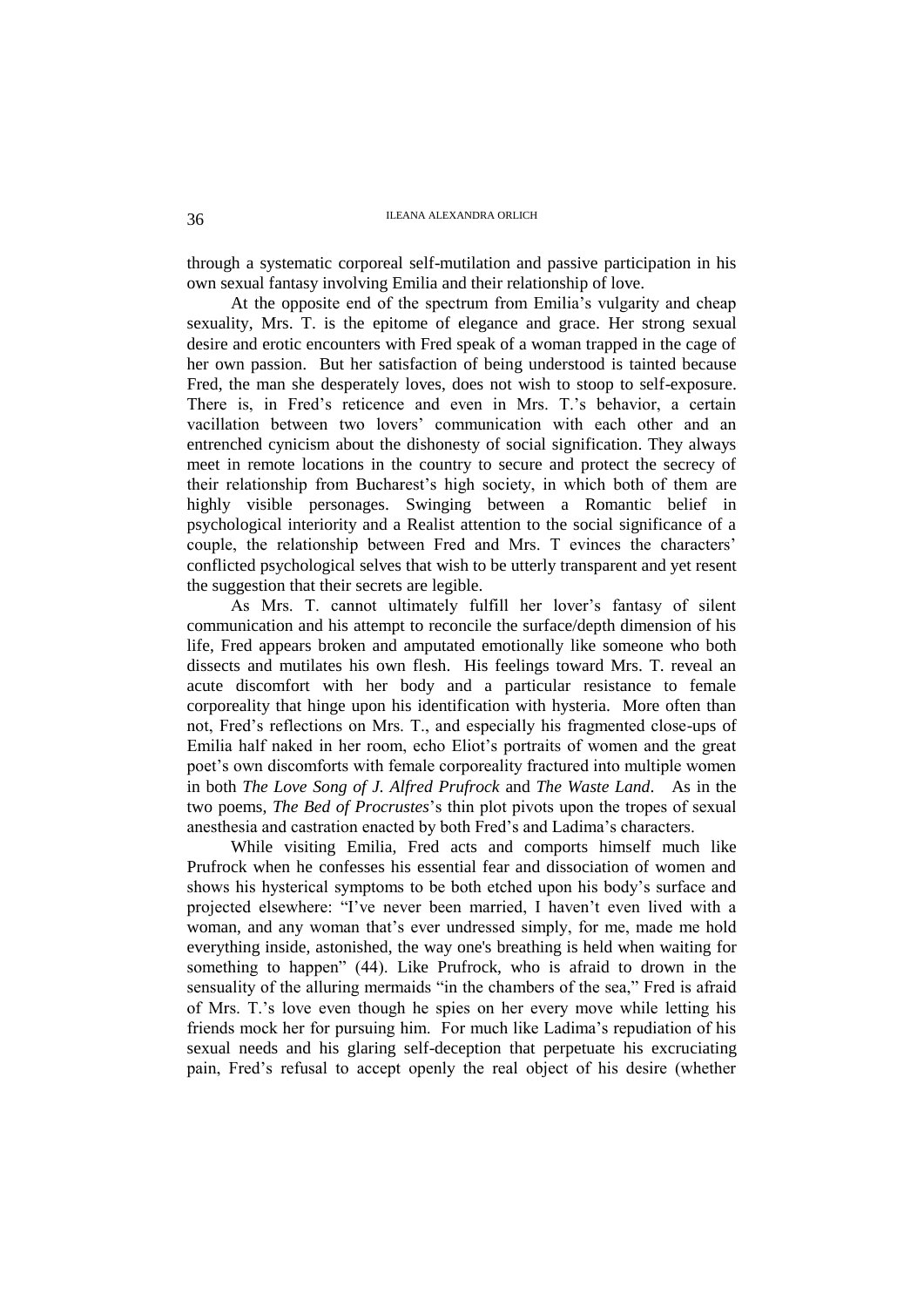involving casual sex or particularly the obsession with Mrs. T.), gives the most haunting portrait of the two men's essential loneliness, the longing or "stuff" that they could not fully articulate even to themselves. This "stuff," which even the writer could not drag explicitly to light, schematizes the two male characters' crisis of masculinity, or the male hysteria, which *The Bed of Procrustes* ultimately delineates.

As a modern hysteric, Ladima corresponds to several of the type's characteristics enunciated in Pierre Janet's *Psychological Automatism* (1889) and *Mental State of Hysterics* (1892). According to Janet, the hysteric was a victim of "dissociation of personality" suffering from "mental disaggregation" and "psychic weakness."<sup>16</sup> Whenever Emilia entertains her callers, Ladima plays cards in the room next door with her sister and, whenever Emilia is away from home with one of her many clients, he assumes that she is in her native town of Buzău to oversee family affairs. Even when he has occasional outbursts of jealous rage, Ladima ends up crawling back to Emilia and begging for her forgiveness, thereby showing all the signs of an "unassimilated second self, independent of our known one."<sup>17</sup> By clinging to Emilia's promiscuity as cover for his castration, Ladima acts like a prototypical modern hysteric, whose body is neither fully under the control of consciousness nor entirely accountable by psychological discourse. His dissociated "second self" gravitates in exclusively mechanical ways toward Emilia, whom he sees, in spite of all evidence pointing to the contrary, as an image of innocence and femininity, wronged by critics and jealous colleagues who refuse to admire her great talent as an actress.

Precisely because the possibility of loving a woman like Emilia is socially improbable, Fred is shocked to learn of Ladima's letters to her. As he cringes at Emilia's touches and panics at the thought of being found naked in her room by Emilia's sister, Valeria, whose voice he can hear on the other side of the door, Fred is actually projecting the habitual way in which he always retreats fearfully behind his circumspection from even the most tacit or intimate offers (notably Mrs. T.'s) to bridge the distance between himself and others. As an inactive lover following Emilia's body and movements whenever she hands him the letters or brings him coffee, Fred crafts himself into a disembodied observer enacting on an immediate level Baudelaire's dandy poet/spectator conceived as "a kaleidoscope endowed with consciousness."<sup>18</sup> Akin to Baudelaire's gaze in his paradigmatic poem "To a Red-Haired Beggar Girl," Fred's camera eye objectifies Emilia's female body so that he himself

 $\overline{\phantom{a}}$ 

<sup>16</sup> Quoted in Havelock Ellis, *Studies in the Psychology of Sex*. Vol. I, Philadelphia: F. A. Davis Company, Publishers, 1913, p.219.

<sup>17</sup> ibid.

<sup>18</sup> Charles Baudelaire, "The Painter of Modern Life, " *Les Fleurs du Mal*, trans. C. F. MacIntyre, Berkeley: University of California Press, 1947, p.105.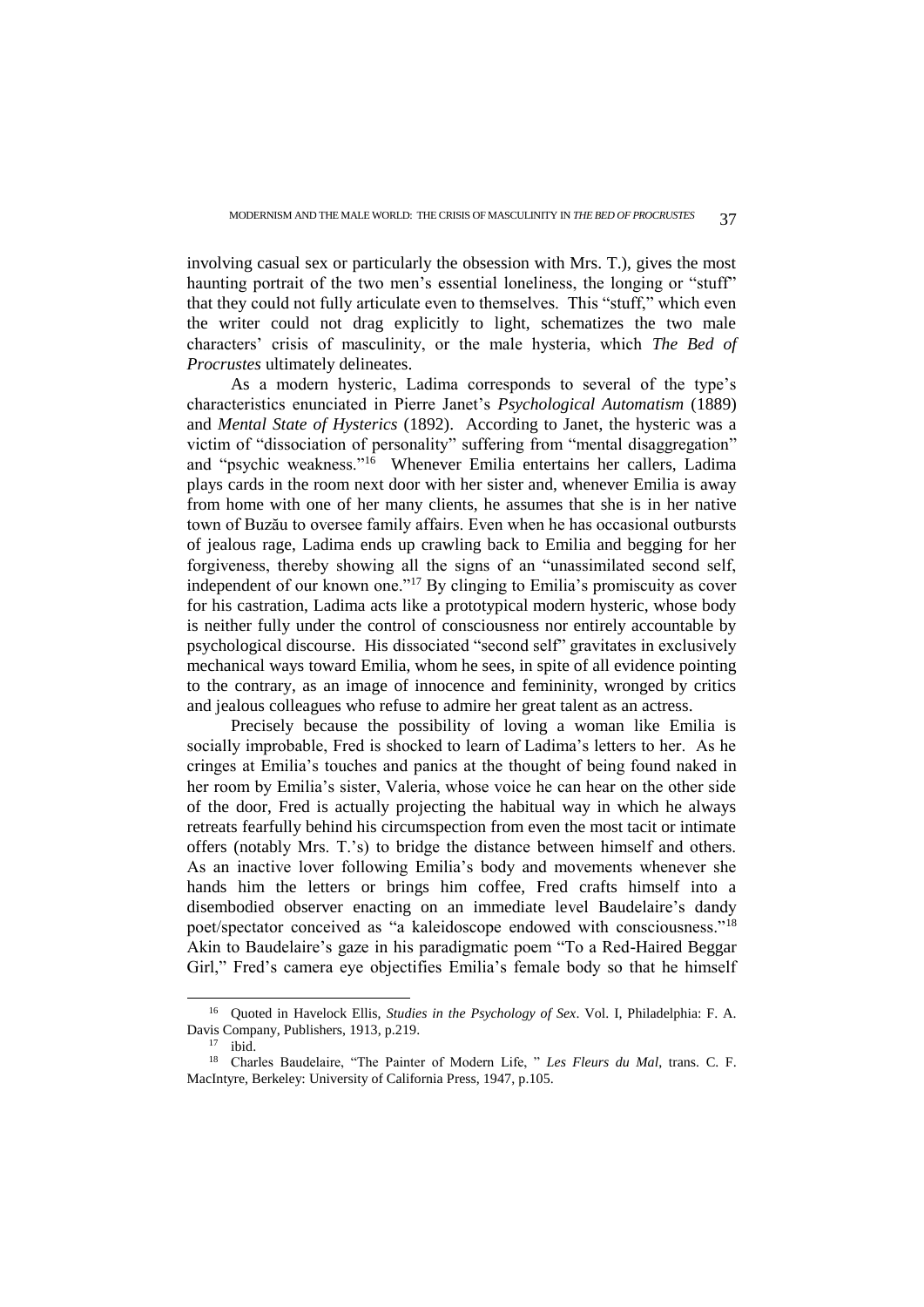can become what Pound, following Baudelaire, crafts: a spectator that is simultaneously a sexual agent ("enacting the copulation of images" [of Emilia's body]) and a disembodied observer<sup>19</sup>. Impelled by an intoxicating personal identification with Ladima while reading the poet's letters, Fred also offers himself as "a contrasting disembodiment"<sup>20</sup> while lying in Emilia's bed.

Thus, although Fred visits Emilia on a sexual quest, he seems to extend his body through projection and displacement into a state of intense revulsion whenever she touches him. Fred's alienated body, which seems controlled by another master, performs the "dissociation of sensibility" that structures many modernist works and that here, in Fred's case, underscores the male hysteric's paradoxical attraction to and disavowal of the corporeal by enacting the copulation of the juxtaposed images of Emilia's body for Fred as the disembodied observer. Sitting "dryly" on her bed, Fred observes Emilia undressing in silence:

"Her arms stretched, she lifts her coffee-coloured dress over her head, then her chemise, and she remains naked, with a full midriff, with soft and a little smoky skin, only waiting for the body to bend, to become thick lines. Her breasts are held, like those of a dancer in a shell, in the black net cups of her brassiere (nets which remind me of those used by men to hold their hair in place). A blue belt presses a little into her stomach, and from its sides hang the garters that stretch her stockings. Framed between the belt and the two garters which descend on the inside of her thighs, there's a little blond flower on a little flesh cushion, an equilateral triangle because of the width of the young belly, the centre of her woman's magic. This undressing seems unbelievably precise, for me it's like a threshold stepped over, as I know how long the way here can sometimes be, and how uncertain. […] This strong white woman who sensed I like watching a naked woman, undoes her belt at the back, and it comes off with the entire apparatus of wide elastic bands, leaving the body naked, like the back of a young horse once its harness is off. The net caps on her breasts also come off. She sees me looking at her and asks surprised, the way you ask someone if they won't sit down, with big dull eyes, like stagnant green waters, "Won't you undress?" She is waiting, thrown on the wide, king size bed, a corner of its green cover aside, after she cautiously put a small towel under the pillow. I feel her a stranger in my arms, a separate body, maybe because I am a little obsessed with the thought that her sister in the kitchen may discover the evolution of this visit (although it's certain that's exactly why she won't barge in, that they have an understanding), but also because Emilia lends something programmatic to this fact which, under these circumstances deserves its dictionary name, i.e. it is an "act." (76-7)

Fred's fantasy of impersonating Ladima corresponds to another primary mechanism of hysterics – their capacity for identification. Although Freud sees

 $\overline{\phantom{a}}$ 

<sup>19</sup> Fundamental to Pound's prototypic Imagist poem "In a Station of the Metro," the compressed images result from the copulation of two depictable images in a visual metamorphosis that gives birth to a disembodied observer.

<sup>20</sup> I am borrowing the term from Peter Nicholls, *Modernism: A Literary Guide*, Berkeley: University of California Press, 1995,p. 3.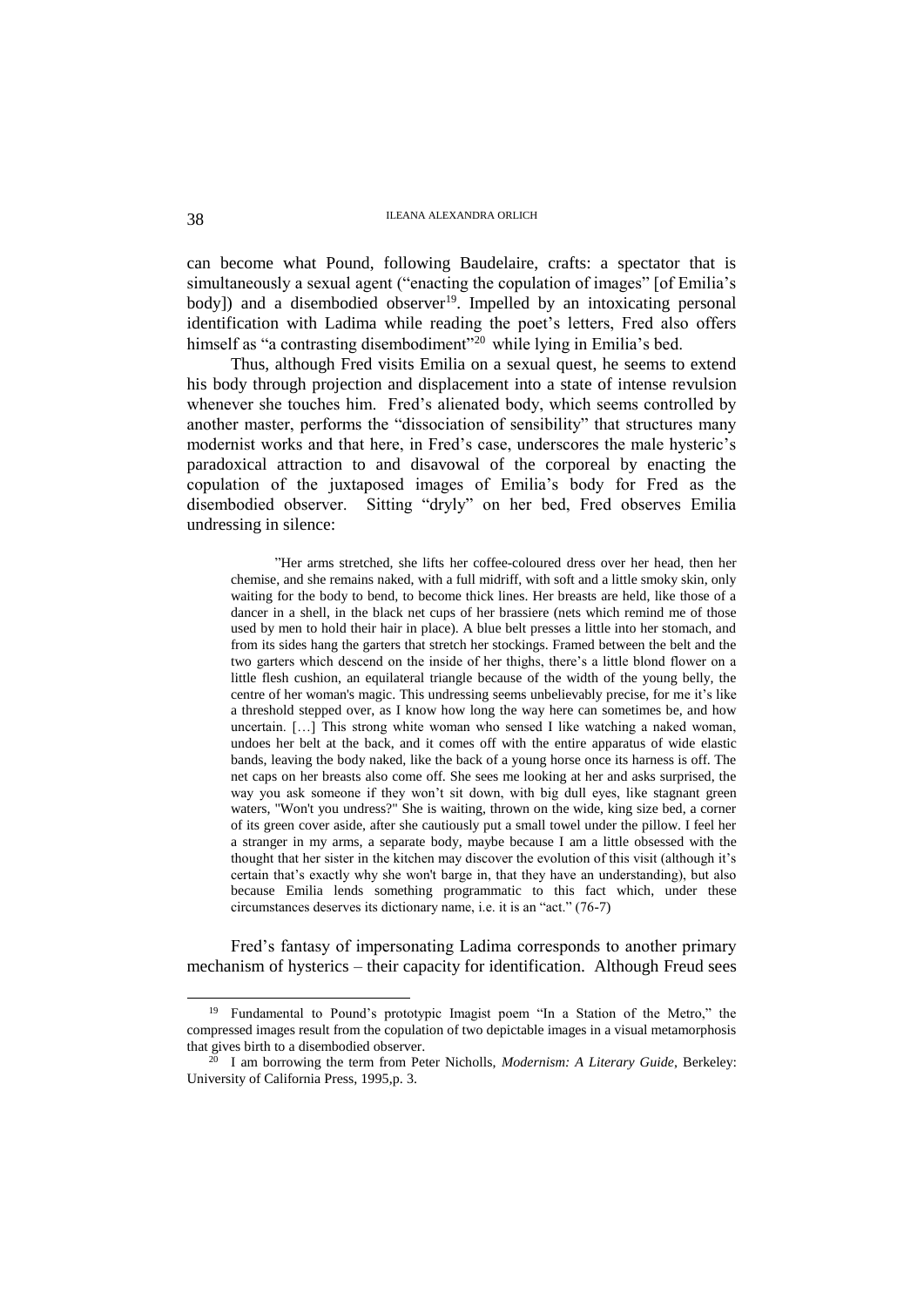this identification with the hysterics as their ability to "express in their symptoms not only their own experiences but those of a large number of other people,"<sup>21</sup> more crucially hysteric identification is suggested in *The Bed of Procrustes* in the hypnotism that hysterics exert over other hysterics, and it roughly translates into a hypnotism rooted in the fear of having the same kind of experiences. Memorably, in the novel Fred meets and befriends Ladima when the latter stands up to Fred for insulting Mrs. T. out of a jealous rage that overcomes him when she is in the company of other men to whom she appears to be attracted. Manifested as a tension between interior impulses and exterior control in a situation that places sexuality at its center, Fred's reaction partakes on an immediate level of the valences of the male hysteric. Later on, when Emilia gives Fred Ladima's letters, Fred's reading both elicits and dramatizes projection through permeability, the way "exterior facts are continually transformed into interior elements and psychic events are exteriorized."<sup>22</sup> In this way, the information conveyed from Ladima's letters is not only an accumulation of homosocial desire, but also appears to be continually transformed into Fred's own interiority, which is in turn exteriorized as his own psychic outcome.

Thus, Fred's hypnotic attraction to Ladima's letters is not only an expression of his hysteric capacity for "identification," but also reflects an unconscious tendency to inversion by which Fred fears, on an immediate level, that he too, not unlike Ladima, could be duped by a very stylish and much admired Mrs. T. By projecting his fears and hysteric identification with Ladima while in Emilia's room, Fred is overcome by a state of torpor. Passive and unable to move, he is disaggregated like Eliot's Prufrock, who has been alternately attracted to a montage of "arms, braceleted and white" and taken aback by a compulsive close-up of them "downed with light brown hair."<sup>23</sup> Staging Fred in a situation similar with Prufrock's, *The Bed of Procrustes* makes tangible once again the male hysteric's fear of identification with the female body. As Emilia attempts to smile and draw close to him, Fred takes pains to push her back and to create a desired distance from her:

"I smile gratuitously and coldly. She comes near me deceived by my smile and I feel her warm as a meal, her breath too heavy, her face too shiny from perspiration, and when she presses against me her skin is stuck to mine, so that any movement is like skinning. Disgusted, I avoid her attempt to kiss me."(79)

<sup>21</sup> Sigmund Freud, "The Interpretation of Dreams," (1900), in T*he Standard Edition of the Complete Psychological Works* 4, p.149.

<sup>&</sup>lt;sup>2</sup> Lotte H Eisner, *The Haunted Screen: Expressionism in the German Cinema and the Influence of Max Reinhardt*, trans. Roger Greaves, London: Thames and Hudson, 1969, p.15.

<sup>23</sup> T. S. Eliot, *The Complete Poems and Plays* 1909-1950, New York: Harcourt, Brace and Company, 1958, p.19. (Hereafter cited as CPP)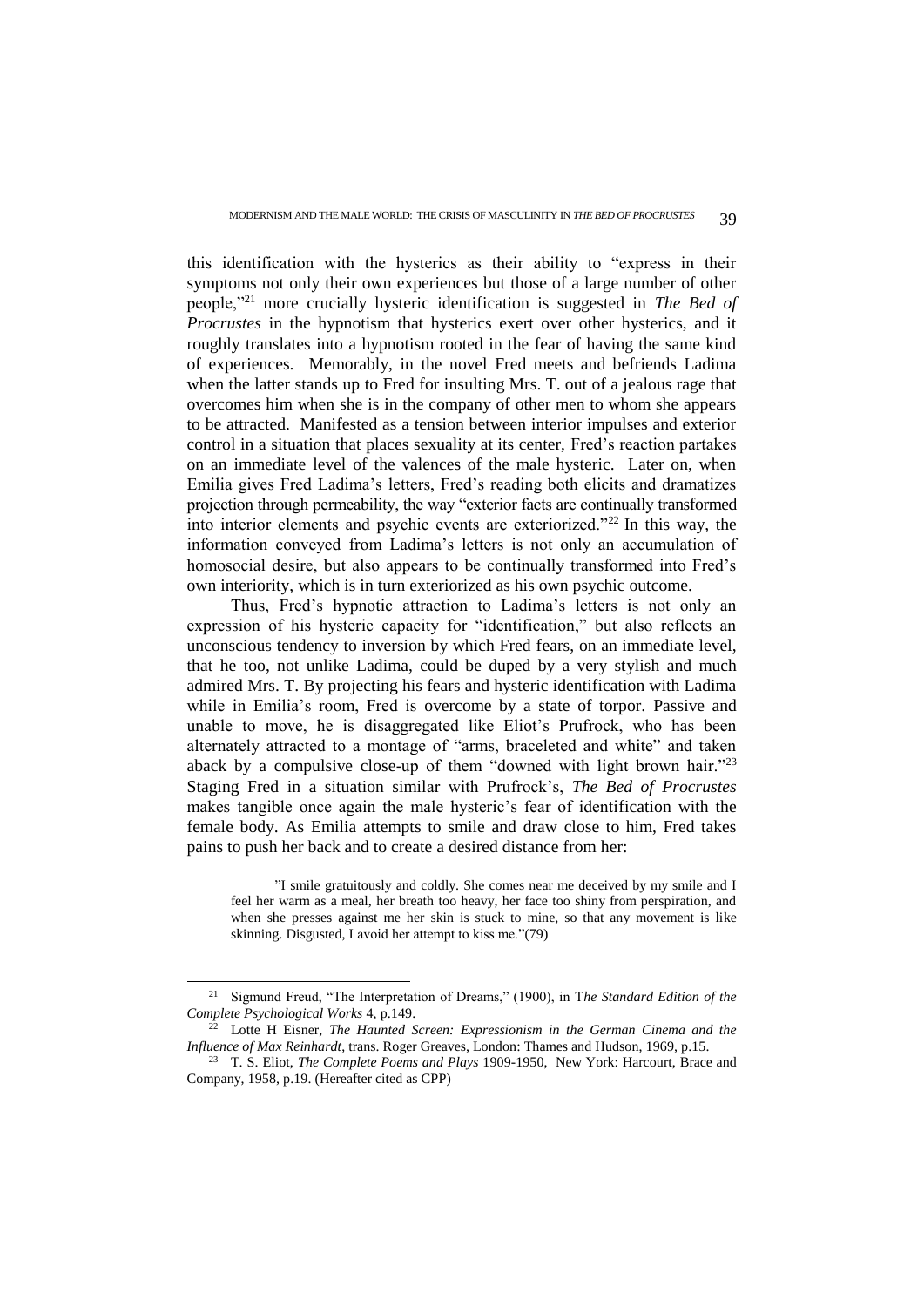Spurred by the scapegoating of female sexuality, Fred's unconscious tendency to provoke unexpected identifications merges a fragmented Emilia into all women, as in *The Waste Land* in whose note about the "spectator" Tiresias Eliot claims as well that "all the women are one woman." Here is Fred, in Emilia's room, invoking corporeal mutilation and psychic shock caused not only by the woman thrown on the bed, but also by all women:

"I feel like waking up from a chaotic slumber… It feels like the link connecting me to this woman was interrupted and I become amorphous once again. It's all over. The former thought was associated with others, at the same time enhanced with blurring, subconscious plunges which were all designed to get this woman to bed… But now everything gets connected, within me, with smelly leeks; black bruised withered skin. Just like Emilia managed to become unique a moment ago, all women, are now just like the woman downstairs." (206)

Although the invocation of women representing the male characters' anxiety over fleshiness in *The Bed of Procrustes* is limited to Emilia and Mrs. T., who cannot measure up to the female chorus of women in *The Waste Land*, from the Philomel to mad Ophelia, the pub room Lil, or the typist, they are etched into the narrative and, in their own way replicate Eliot's personages. The hyacinth-girl, who elicits and manifests the most sensualized response in *The Waste Land* ("Your arms are full, and your hair wet/ I could not speak") and who potentially encapsulates and supercedes her own gender, is, like Mrs. T., the only mediator of male desire present in the poem as in the novel. Precisely because he feels attracted to her, Fred acts out a refusal to acknowledge openly his love for her or to admit his anxiety and insecurity toward a woman like Mrs. T., whose sexual freedom and financial independence secured through her job place her outside the patriarchal realm and Fred's control. Reduced to silence and forbidden to speak to or about Fred, Mrs. T. is also a Philomel. With her tongue symbolically cut out, so that she is "beyond speech," Mrs. T. claims one of the novel's most powerful images that relate to male hysterics' response and reaction to female affection.

Although *The Bed of Procrustes* does not foreground the apocalyptic vision of a female chorus featured in *The Waste Land*, the novel details like the poem wide-angle views of Emilia's bed, body, undergarments, and toiletries – "on her dressing table in front of the mirror …, next to the mascara brush, the tweezers, the shaving machine, the little blush box, a bottle of "Origan Coty" and the toilet water, all lined up" (87). Even her behavior is reflective of several of the female characters in Eliot's poem. During the afternoon spent with Fred, Emilia echoes both the hyacinth girl and Maria in *The Waste Land* as "she waves her hand in front of [his] eyes, like chasing a bee, as if she wanted to shred, physically, the canvass of [his] thoughts [before asking the absent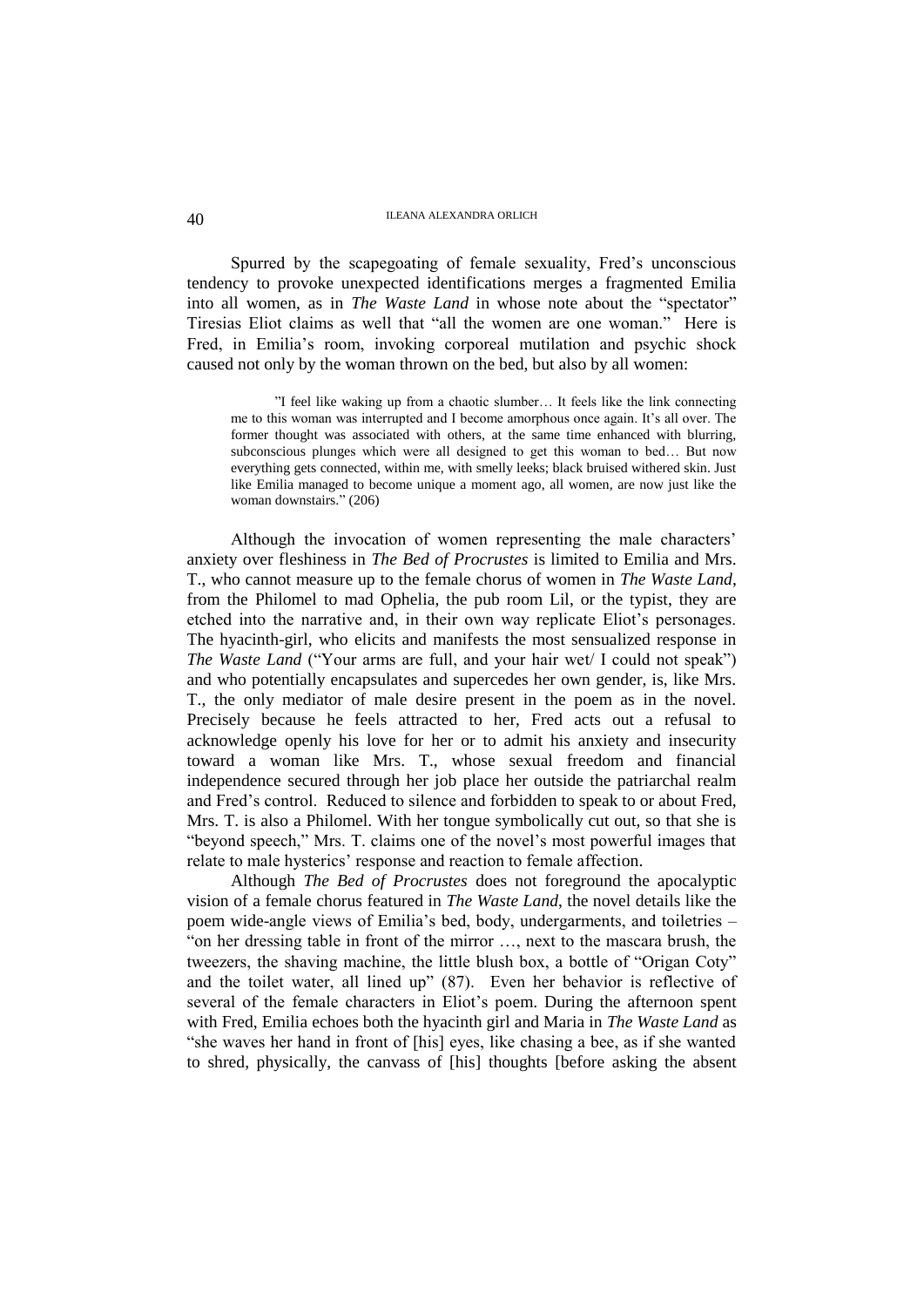minded Fred] 'What are you thinking about?''' (79). Her bed, where she receives her lovers, echo the typist's "divan…(at night her bed) [piled with] stockings, slippers, camisoles, and stays" (CPP 45) catalogued in Eliot's poem. And, from Emilia's own stories, we may infer that her existence and mechanical sexual dalliances are patterned after the typist's modern, single life, which allows for the sex-scene that will unfold with the arrival of her "young man carbuncular" who "assaults" and "encounter(s) no defense." But although Emilia's body canvasses the novel engaged in assaults and surrenders that involve occasional lovers, there is definite suppression of corporeality in her encounters with Ladima. With his shabby clothes and genteel inclinations resistant to the rabble and rubble of the mundane scene, Ladima's passivity evokes a sexual anesthesia reminiscent of the sexual wounding of the Fisher-King, glaring from the narrative in spite of Fred's skillful sexual plot built on Emilia's discredited body. Simultaneously hidden and omnipresent, much like the Fisher-King, Ladima is etched and constructed into the narrative as a castrated and vulnerable phantom. His only flickers of heroism appear consumed in futile encounters with the cultural establishment that lead to further isolation and "hysterical" enervation reverberating with a dissociation or disintegration between Ladima's body and mind.

Fred's desire to enter and configure Ladima's past from the letters addressed to Emilia not only binds him over to the dead poet, but it also recommends him as the primary authority in digging up and interpreting Ladima's life. In the process of this psychic excavation, Fred opens up and embarks upon identifying with Ladima. As if hypnotized by Ladima's ghost while reading the letters, Fred responds hysterically by beginning to inhabit a hybrid consciousness, which blurs the boundary between his own living body and the apparition that is Ladima's ghostly presence: "I smoke, deep in thought. My own life stirs in me, summoned like you summon a spirit, and I suppress it with difficulty and sadness. When Emilia tries to kiss me on the lips even though I never allowed her to do that, I start reading again" (100). Specifically, in the narrative context, as Fred and Ladima meet on shared grounds (Emilia's room) but never identically occupy it (their reactions to her are diametrically opposed), they merge into a familiar version of the modernist double, articulated between the hypnotized body (Fred) and that of the projected and repressed (Ladima).

Sacrificing and then sublimating his own person, Fred's undergoing process of depersonalization takes away the feeling of Fred's own existence. Submitting to this temporary depersonalization and denuded of energy, Fred's body becomes "the body etherized on a table," a condition that, akin to Eliot's "patient" in *The Love Song of J. Alfred Prufrock*, produces his sexual anesthesia and promotes not only his resolute distancing from Mrs. T., but also